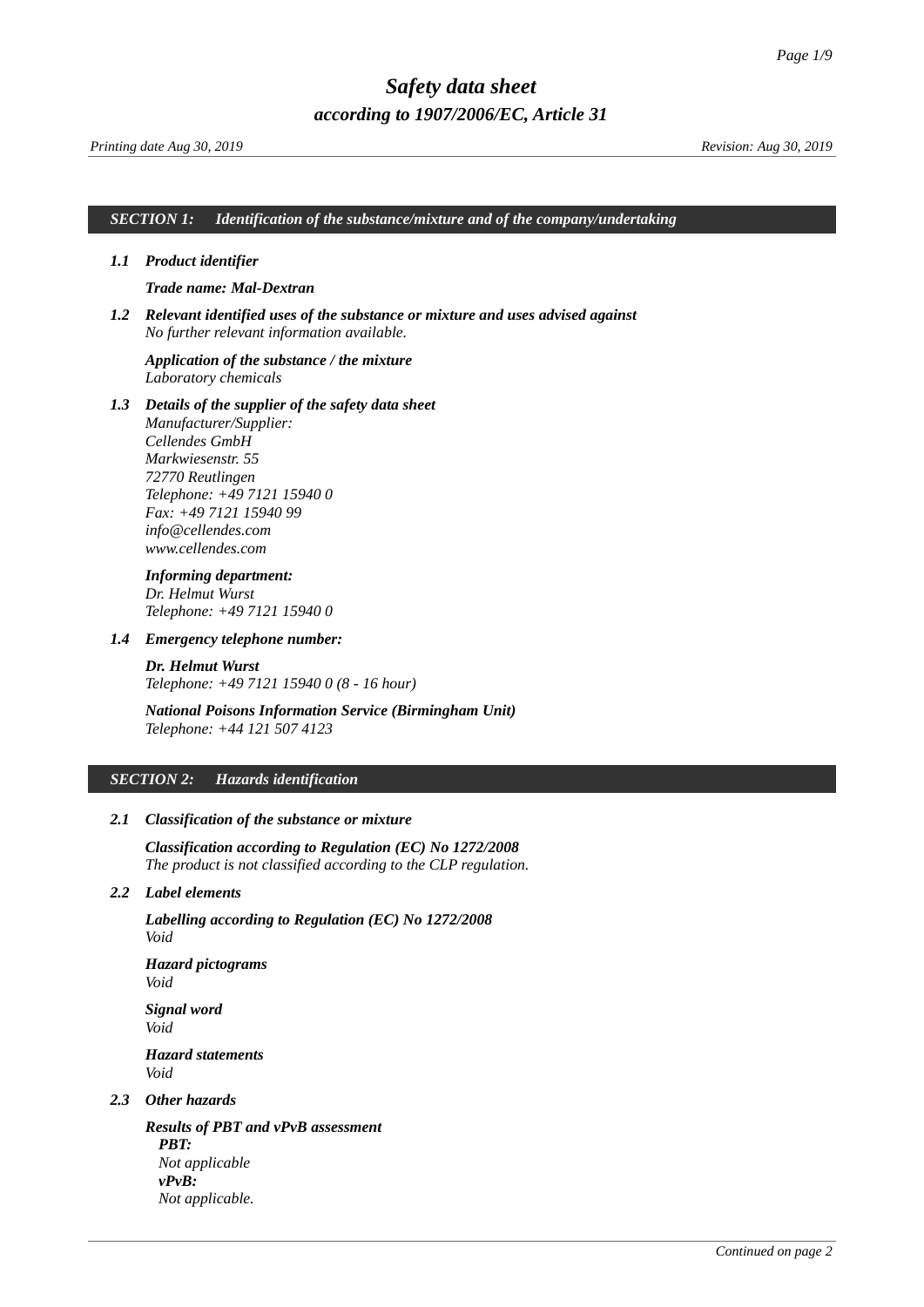### *Printing date Aug 30, 2019 Revision: Mar 15, 2017*

### *Trade Name: [Mal-Dextran](#page-0-0)*

*(continued from page 1)*

# *SECTION 3: Composition/information on ingredients*

### *3.1 Substance*

*Description: modified dextran*

# *Dangerous components: Void*

*Additional information For the wording of the listed hazard phrases refer to section 16.*

### *SECTION 4: SECTION 4: First aid measures*

# *4.1 Description of first aid measures*

*General information No special measures required.*

*After inhalation Seek medical treatment in case of complaints.*

*After skin contact Instantly rinse with water.*

### *After eye contact*

*Rinse opened eye for several minutes under running water. Then consult doctor.*

*After swallowing Seek immediate medical advice.*

*4.2 Most important symptoms and effects, both acute and delayed No further relevant information available.*

### *Information for doctor*

*No particular measures are known - treat according to symptoms.*

*4.3 Indication of any immediate medical attention and special treatment needed No further relevant information available.*

# *SECTION 5: Firefighting measures*

*5.1 Extinguishing media*

*Suitable extinguishing agents The product is not flammable*

*For safety reasons unsuitable extinguishing agents Not applicable*

*5.2 Special hazards arising from the substance or mixture No further relevant information available.*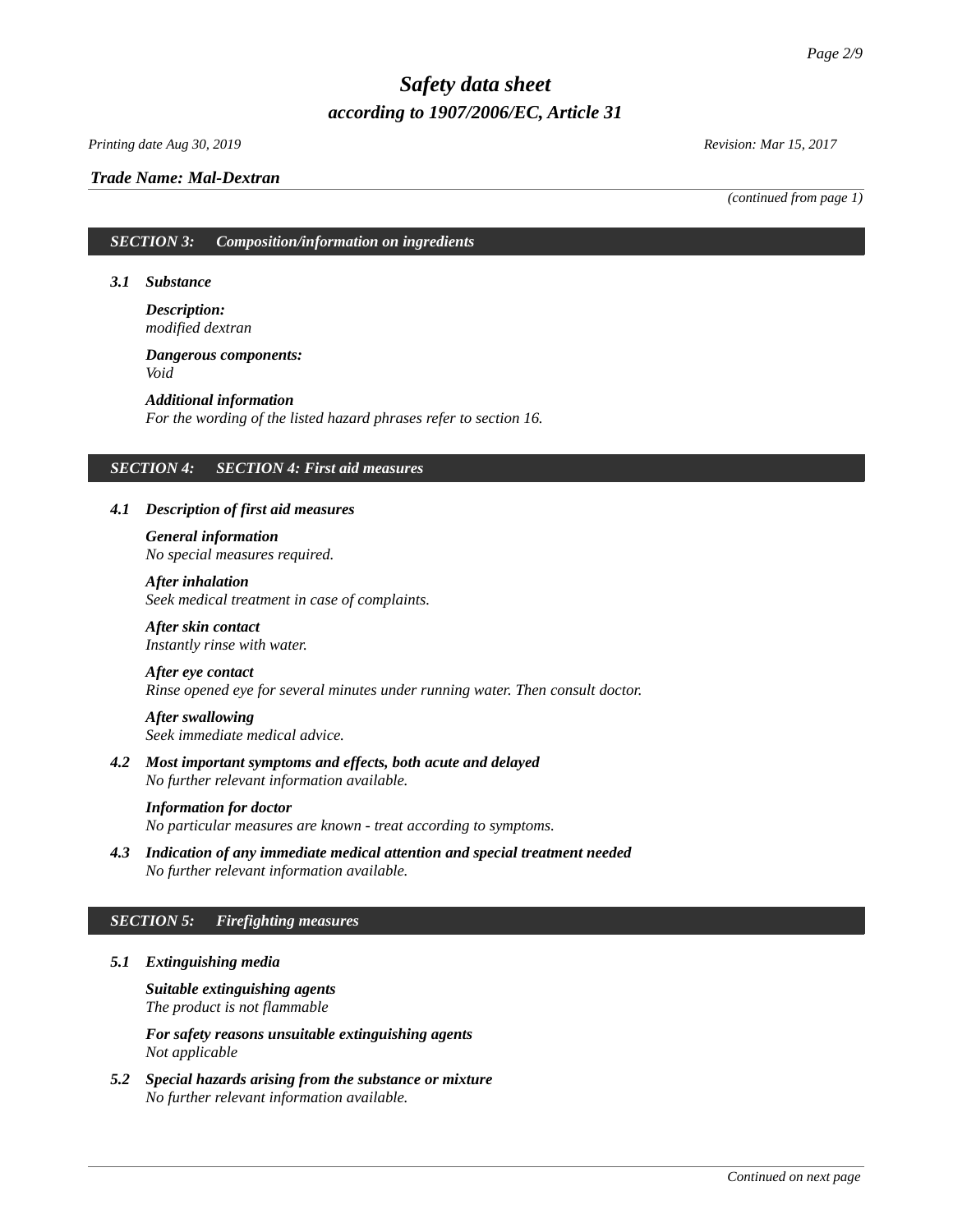*Printing date Aug 30, 2019 Revision: Mar 15, 2017*

### *Trade Name: [Mal-Dextran](#page-0-0)*

*(continued from page 2)*

# *5.3 Advice for firefighters*

### *Protective equipment:*

*No special measures required.*

# *SECTION 6: SECTION 6: Accidental release measures*

- *6.1 6.1 Personal precautions, protective equipment and emergency procedures Not required.*
- *6.2 Environmental precautions: No special measures required.*
- *6.3 Methods and material for containment and cleaning up: Absorb with liquid-binding material (sand, diatomite, acid binders, universal binders, sawdust).*
- *6.4 Reference to other sections See Section 7 for information on safe handling See Section 8 for information on personal protection equipment. See Section 13 for information on disposal.*

# *SECTION 7: Handling and storage*

*7.1 Precautions for safe handling No special measures required.*

> *Information about protection against explosions and fires: No special measures required.*

*7.2 Conditions for safe storage, including any incompatibilities*

### *Storage*

*Requirements to be met by storerooms and containers: ≤2 months: 4°C >2 months: -80°C Information about storage in one common storage facility: Not required. Further information about storage conditions: None. Storage class 13*

*7.3 Specific end use(s)*

*No further relevant information available.*

# *SECTION 8: Exposure controls/personal protection*

*Additional information about design of technical systems: No further data; see item 7.*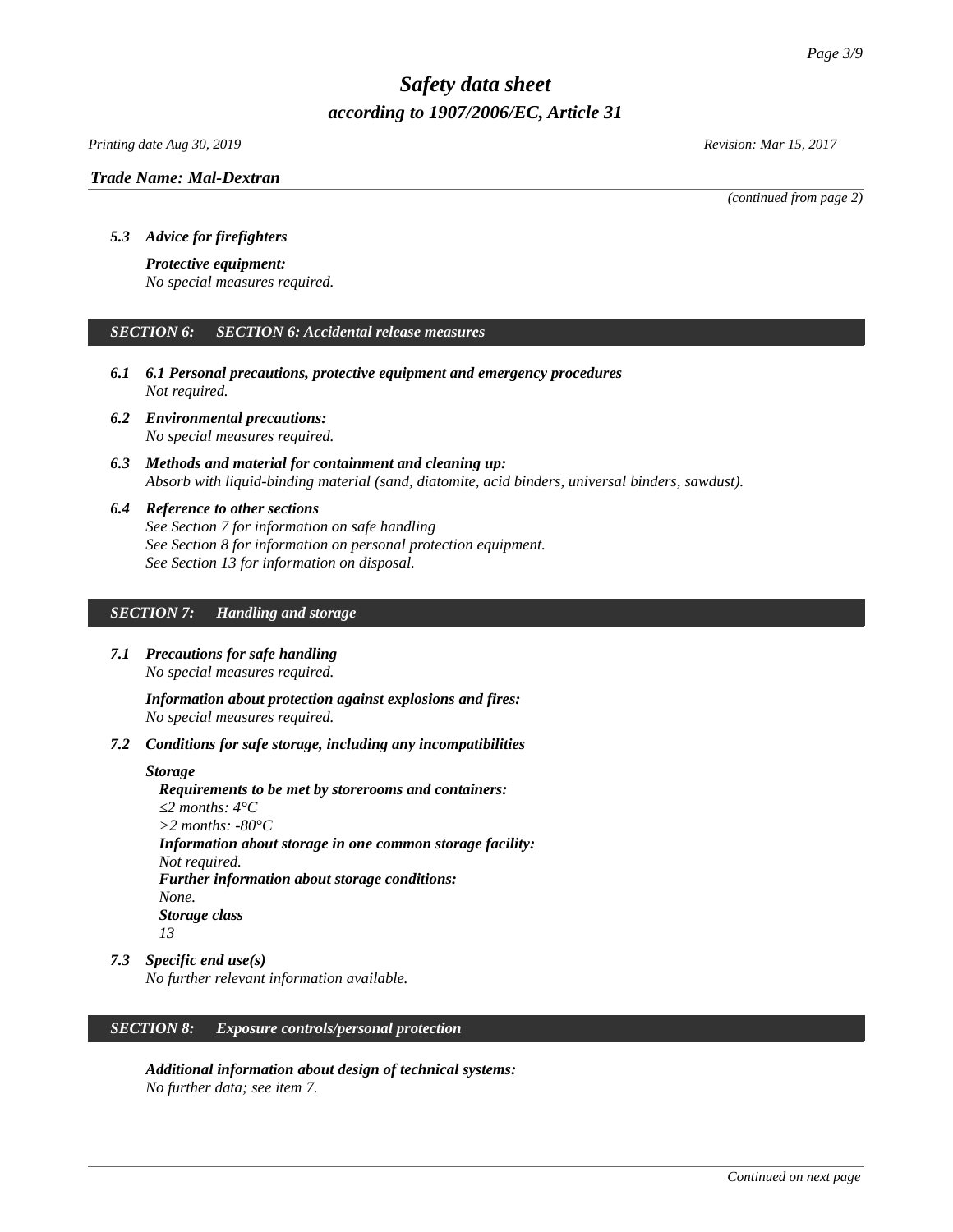*Printing date Aug 30, 2019 Revision: Mar 15, 2017*

# *Trade Name: [Mal-Dextran](#page-0-0)*

*(continued from page 3)*

# *8.1 Control parameters*

# *Components with limit values that require monitoring at the workplace:*

*The product does not contain any relevant quantities of materials with critical values that have to be monitored at the workplace.*

# *Additional information:*

*The lists that were valid during the compilation were used as basis.*

# *8.2 Exposure controls*

# *Personal protective equipment*

*General protective and hygienic measures The usual precautionary measures should be adhered to general rules for handling chemicals. Breathing equipment: Not required. Protection of hands:*



*The glove material has to be impermeable and resistant to the product/ the substance/ the preparation. Selection of the glove material on consideration of the penetration times, rates of diffusion and the degradation*

# *Material of gloves*

*Nitrile rubber, NBR Butyl rubber, BR*

# *Recommended thickness of the material:*

*≥0.10 mm*

*The selection of the suitable gloves does not only depend on the material, but also on further marks of quality and varies from manufacturer to manufacturer. As the product is a preparation of several substances, the resistance of the glove material can not be calculated in advance and has therefore to be checked prior to the application.*

# *Penetration time of glove material*

*The exact break trough time has to be found out by the manufacturer of the protective gloves and has to be observed.*

*As protection from splashes gloves made of the following materials are suitable:*

*PVC gloves*

*Not suitable are gloves made of the following materials: Strong gloves Leather gloves*

*Eye protection:*



*Safety glasses recommended during refilling.*

*Not required. Body protection: Protective work clothing.*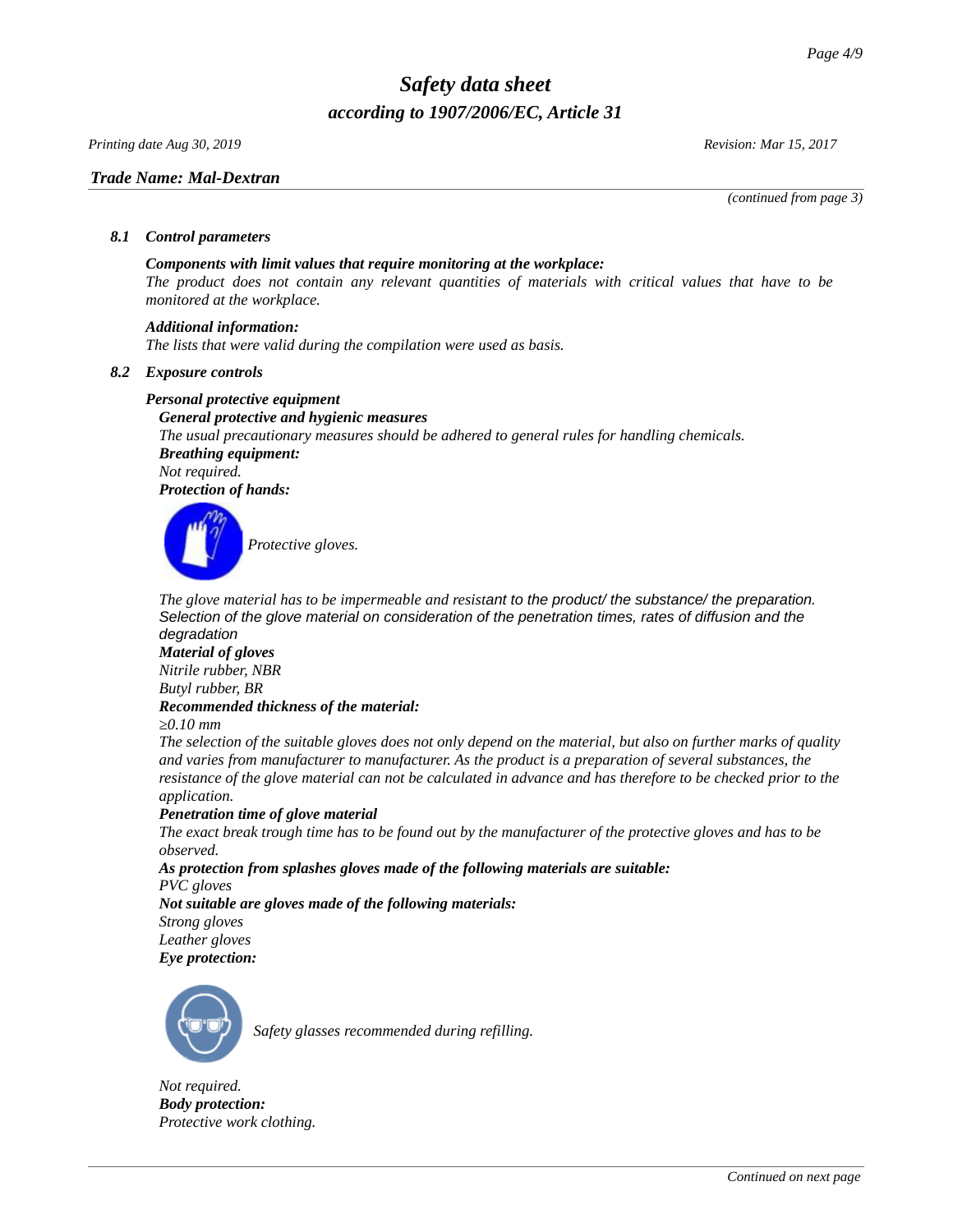*Printing date Aug 30, 2019 Revision: Mar 15, 2017*

# *Trade Name: [Mal-Dextran](#page-0-0)*

*(continued from page 4)*

# *SECTION 9: Physical and chemical properties*

# *9.1 Information on basic physical and chemical properties*

| <b>General Information</b>                                    |                                  |
|---------------------------------------------------------------|----------------------------------|
| Appearance:                                                   |                                  |
| Form:                                                         | Solid                            |
| Colour:                                                       | White                            |
| Odour:                                                        | Not determined                   |
| <b>Odour threshold:</b>                                       | Not determined.                  |
| pH-value:                                                     | Not applicable                   |
| Change in condition                                           |                                  |
| Melting point/Melting range:                                  | Not determined                   |
| Boiling point/Boiling range:                                  | Not determined<br>Not determined |
| <b>Flash point:</b><br><b>Inflammability (solid, gaseous)</b> | Not determined                   |
|                                                               |                                  |
| <i>Ignition temperature:</i>                                  |                                  |
| <b>Decomposition temperature:</b>                             | Not determined                   |
| Self-inflammability:                                          | Product is not selfigniting.     |
| Danger of explosion:                                          | Product is not explosive.        |
| Critical values for explosion:                                |                                  |
| Lower:                                                        | Not determined                   |
| Upper:                                                        | Not determined.                  |
| Vapour pressure at 20 $^{\circ}$ C:                           | Not determined                   |
| <b>Density</b>                                                | Not determined                   |
| <b>Relative density</b>                                       | Not determined                   |
| <b>Vapour density</b>                                         | Not determined.                  |
| <b>Evaporation rate</b>                                       | Not determined                   |
| <b>Solubility in / Miscibility with Water:</b>                | Fully miscible                   |
| Partition coefficient (n-octanol/water): Not determined       |                                  |
| <b>Viscosity:</b>                                             |                                  |
| dynamic:                                                      | Not determined                   |
| kinematic:                                                    | Not determined                   |
| $\sim$ $\sim$ $\sim$ $\sim$                                   |                                  |

*9.2 Other information No further relevant information available.*

# *SECTION 10: Stability and reactivity*

### *10.1 Reactivity*

*No further relevant information available*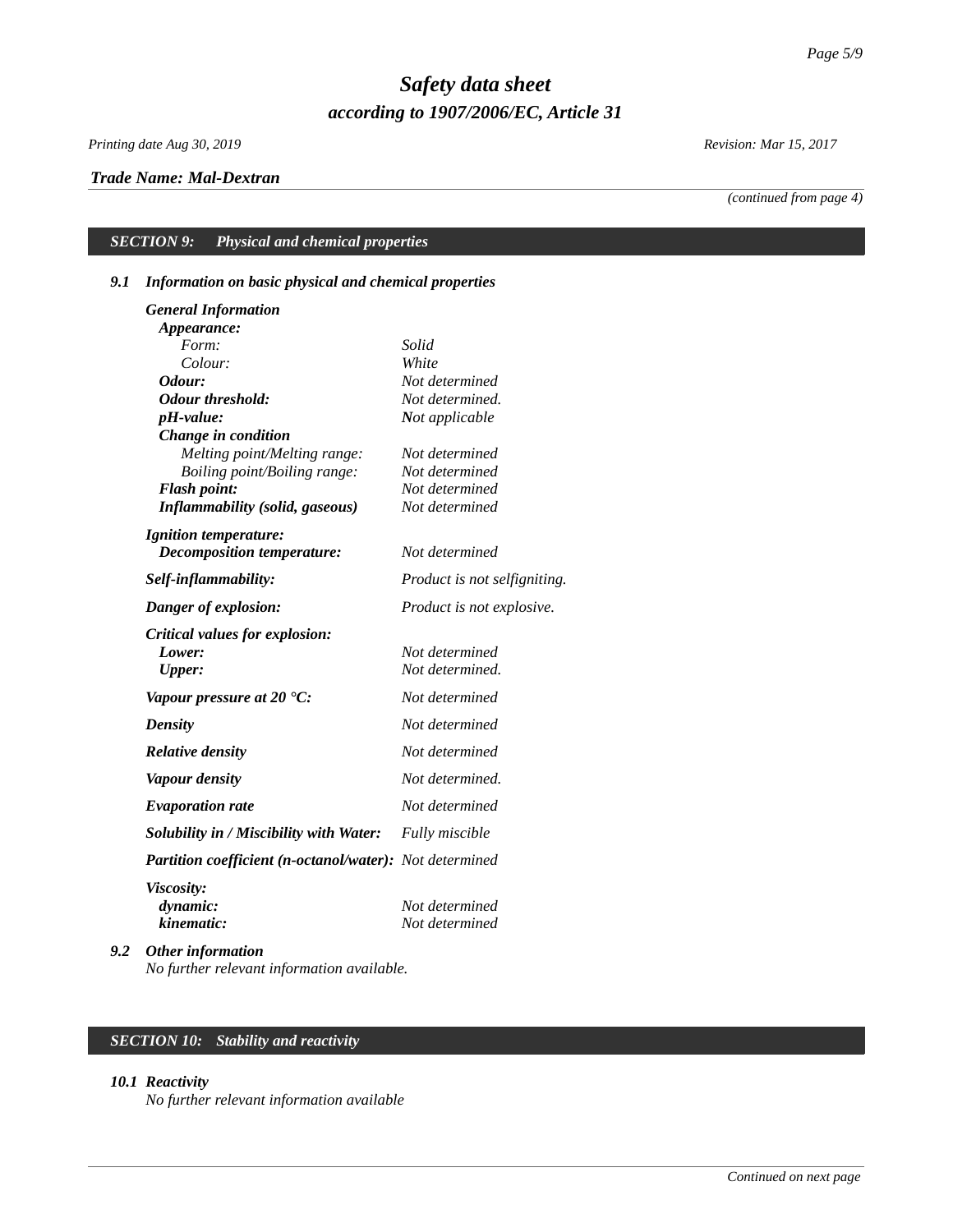*Printing date Aug 30, 2019 Revision: Mar 15, 2017*

### *Trade Name: [Mal-Dextran](#page-0-0)*

*(continued from page 5)*

### *10.2 Chemical stability*

*Thermal decomposition / conditions to be avoided: No decomposition if used according to specifications.*

- *10.3 Possibility of hazardous reactions No dangerous reactions known*
- *10.4 Conditions to avoid No further relevant information available.*
- *10.5 Incompatible materials: No further relevant information available.*
- *10.6 Hazardous decomposition products: No dangerous decomposition products known*

# *SECTION 11: Toxicological information*

### *11.1 Information on toxicological effects*

### *Acute toxicity*

*Based on available data, the classification criteria are not met.*

# *Primary irritant effect:*

*Skin corrosion/irritation Based on available data, the classification criteria are not met. Serious eye damage/irritation Based on available data, the classification criteria are not met. Respiratory or skin sensitisation Based on available data, the classification criteria are not met.*

# *CMR effects (carcinogenity, mutagenicity and toxicity for reproduction)*

*Germ cell mutagenicity Based on available data, the classification criteria are not met. Carcinogenicity Based on available data, the classification criteria are not met.*

#### *Reproductive toxicity*

*Based on available data, the classification criteria are not met.*

### *STOT-single exposure*

*Based on available data, the classification criteria are not met.*

### *STOT-repeated exposure*

*Based on available data, the classification criteria are not met.*

#### *Aspiration hazard*

*Based on available data, the classification criteria are not met.*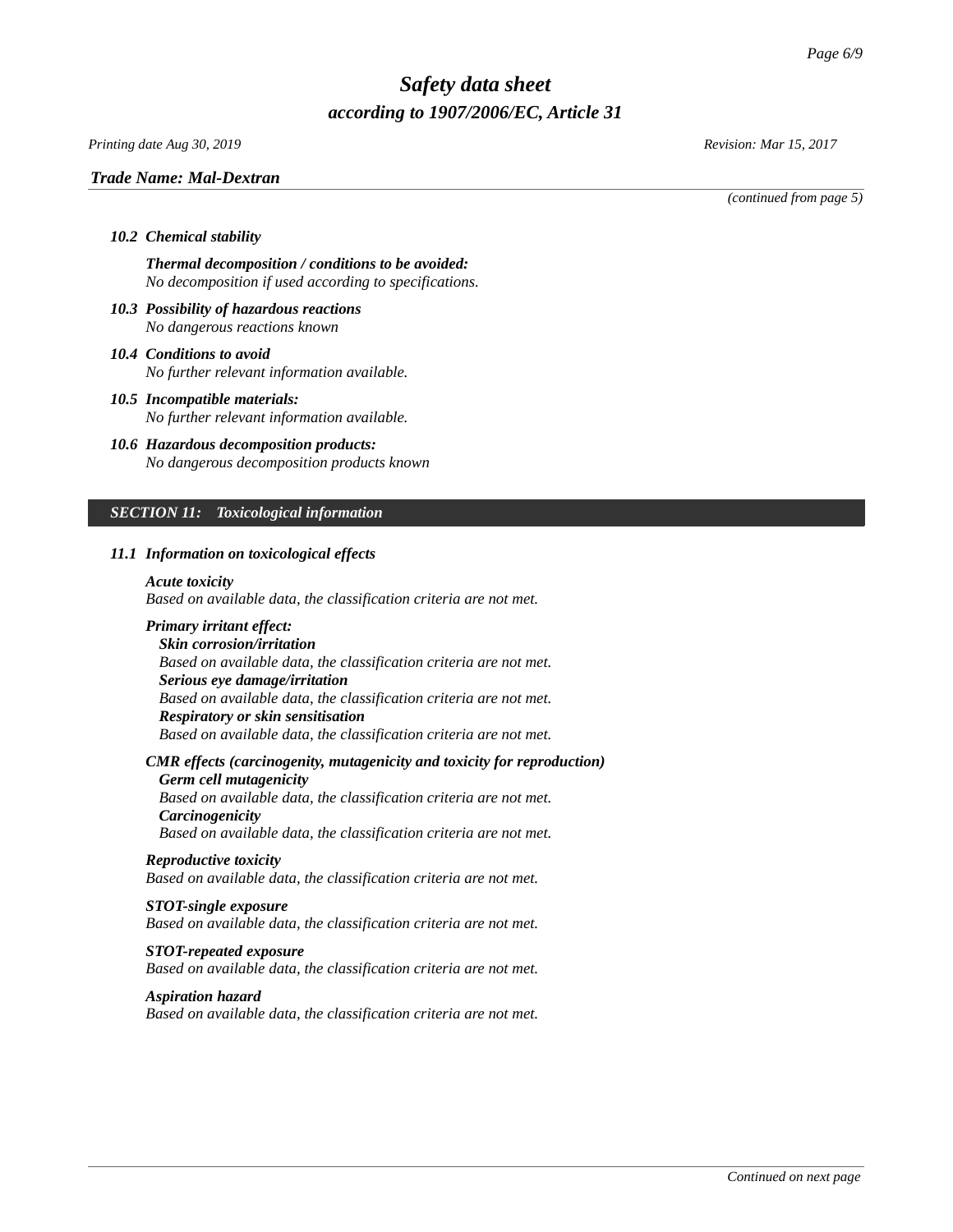*Printing date Aug 30, 2019 Revision: Mar 15, 2017*

*(continued from page 6)*

# *SECTION 12: Ecological information*

# *12.1 Toxicity*

*Aquatic toxicity: No further relevant information available.*

- *12.2 Persistence and degradability No further relevant information available.*
- *12.3 Bioaccumulative potential No further relevant information available.*

# *12.4 Mobility in soil*

*No further relevant information available.*

# *Additional ecological information: General notes: Generally not hazardous for water.*

# *12.5 Results of PBT and vPvB assessment*

*PBT: Not applicable.*

*vPvB: Not applicable.*

# *12.6 Other adverse effects*

*No further relevant information available.*

# *SECTION 13: Disposal considerations*

# *13.1 Waste treatment methods*

# *Recommendation*

*Smaller quantities can be disposed with household waste.*

| European waste catalogue |                                                                                      |
|--------------------------|--------------------------------------------------------------------------------------|
| <i>07 00 00</i>          | <b>WASTES FROM ORGANIC CHEMICAL PROCESSES</b>                                        |
| 07 07 00                 | wastes from the MFSU of fine chemicals and chemical products not otherwise specified |
| $070701*$                | aqueous washing liquids and mother liquors                                           |

# *Uncleaned packagings:*

# *Recommendation:*

*Disposal must be made according to official regulations.*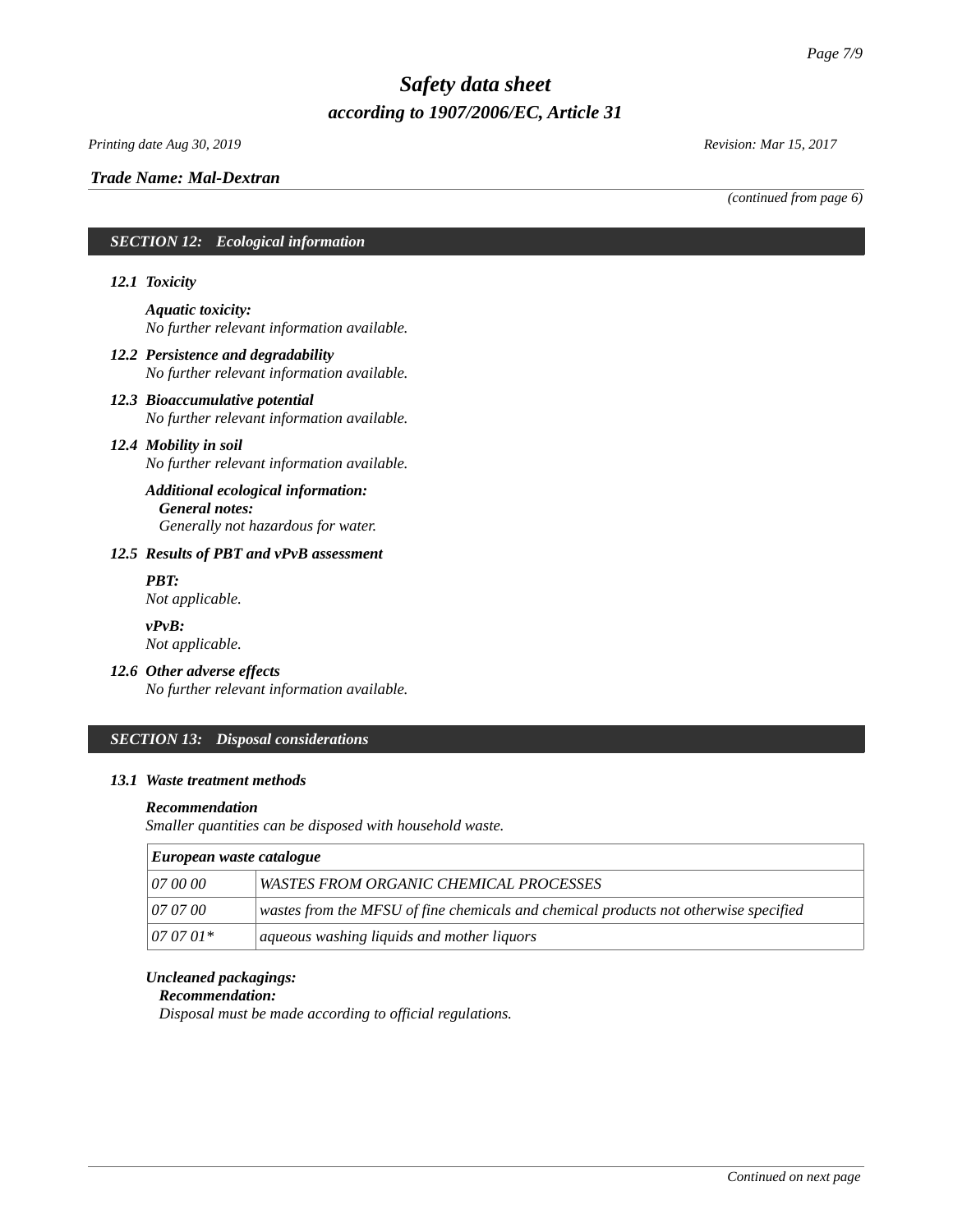*Printing date Aug 30, 2019 Revision: Mar 15, 2017*

*(continued from page 7)*

# *SECTION 14: Transport information*

*14.1 UN-Number*

*ADR, ADN, IMDG, IATA Void*

*14.2 UN proper shipping name*

*ADR, ADN, IMDG, IATA Void*

*14.3 Transport hazard class(es)*

*ADR, ADN, IMDG, IATA Class Void*

*14.4 Packing group*

*ADR, IMDG, IATA Void*

- *14.5 Environmental hazards: Not applicable.*
- *14.6 Special precautions for user Not applicable.*
- *14.7 Transport in bulk according to Annex II of Marpol and the IBC Code Not applicable.*

# *Transport/Additional information:*

*Not dangerous according to the above specifications*

*UN "Model Regulation": Void*

# *SECTION 15: Regulatory information*

*15.1 Safety, health and environmental regulations/legislation specific for the substance or mixture*

*Directive 2012/18/EU Named dangerous substances - ANNEX I None of the ingredients is listed.*

*National regulations Water hazard class: Generally not hazardous for water.*

### *15.2 Chemical safety assessment:*

*A Chemical Safety Assessment has not been carried out.*